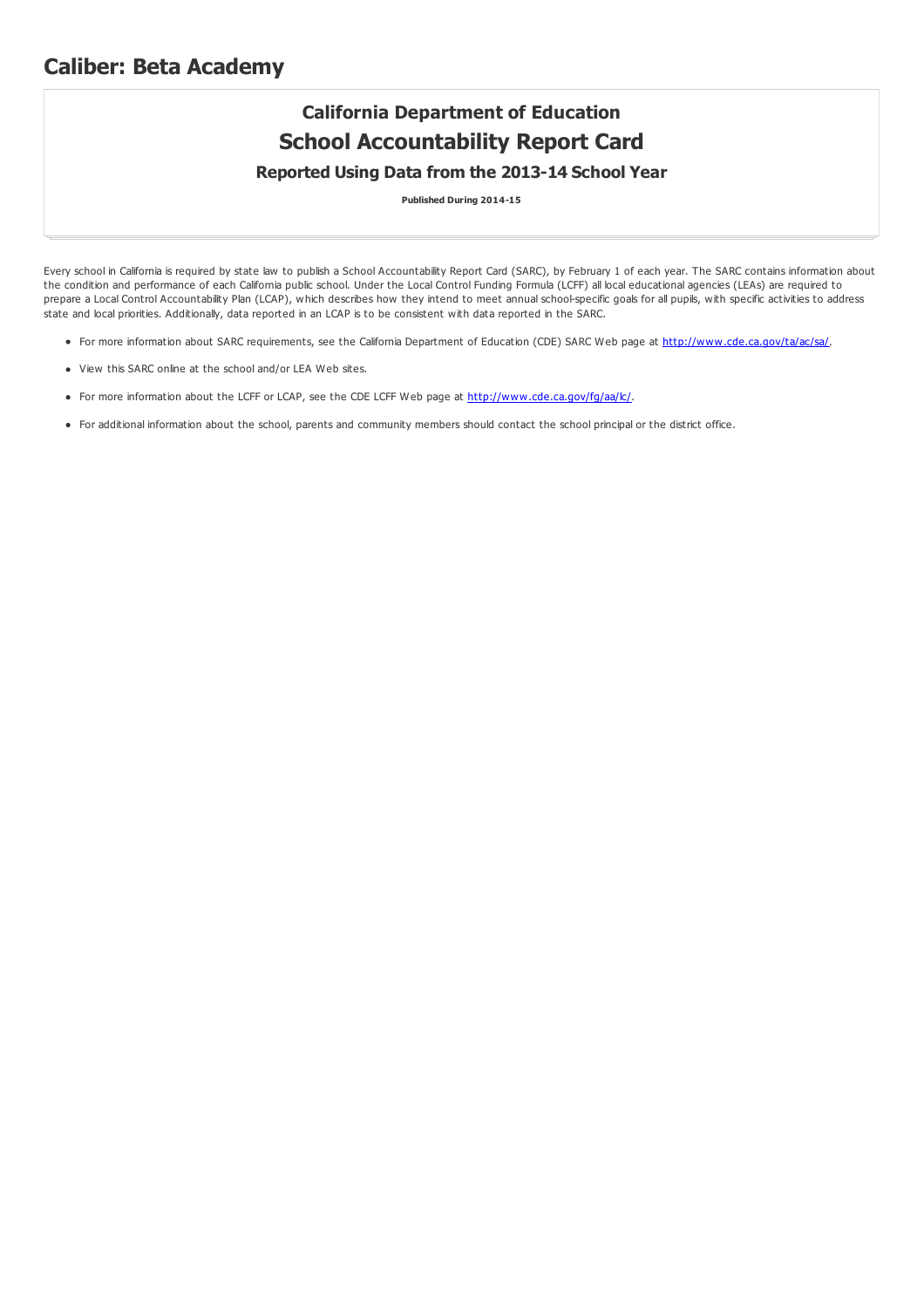# **About This School**

### **Contact Information - Most Recent Year**

| <b>School</b>                         |                                | <b>District</b>                     |                                         |
|---------------------------------------|--------------------------------|-------------------------------------|-----------------------------------------|
| <b>School Name</b>                    | Caliber: Beta Academy          | <b>District Name</b>                | Contra Costa County Office of Education |
| <b>Street</b>                         | 5100 Potrero Ave.              | <b>Phone Number</b>                 | (925) 942-3388                          |
| City, State, Zip                      | Richmond, Ca, 94804            | <b>Web Site</b>                     | www.cocoschools.org                     |
| <b>Phone Number</b>                   | 510-685-1768                   | Superintendent<br><b>First Name</b> | Joseph                                  |
| Principal                             | Ms. Natalie Walchuk            | Superintendent<br><b>Last Name</b>  | Ovick                                   |
| <b>E-mail Address</b>                 | info@caliberschools.org        | <b>E-mail Address</b>               | jovick@cccoe.k12.ca.us                  |
| <b>Web Site</b>                       | http://www.caliberschools.org/ |                                     |                                         |
| County-District-<br>School (CDS) Code | 07100740129528                 |                                     | Last updated: 1/28/2015                 |

### **School Description and Mission Statement (Most Recent Year)**

Description: Caliber Schools are free, public, non-selective charter schools offering a rigorous, personalized, college preparatory education for Bay Area students. Caliber:Beta Academy, which opened in August 2014, currently serves 300 K-3 and 6th grade students at our campus in Richmond, CA. We will open additional grades (4th & 7th in the fall of 2015 and 5th & 8th in the fall of 2016) at which point we will be a full K-8 school serving 810 students.

**Mission:** Our mission is to provide students with a challenging, engaging, and personalized education that equips them with the knowledge, character, and skills they will need to succeed in competitive colleges, careers, and communities. We achieve this mission through 9 core components of our educational model:

- Personalized learning
- Flexible classroom designs
- High expectations
- Team teaching
- Social and emotional development
- Continuous improvement and innovation
- Unique learning models
- Supportive school community with rights and responsibilities
- Computer coding and computational thinking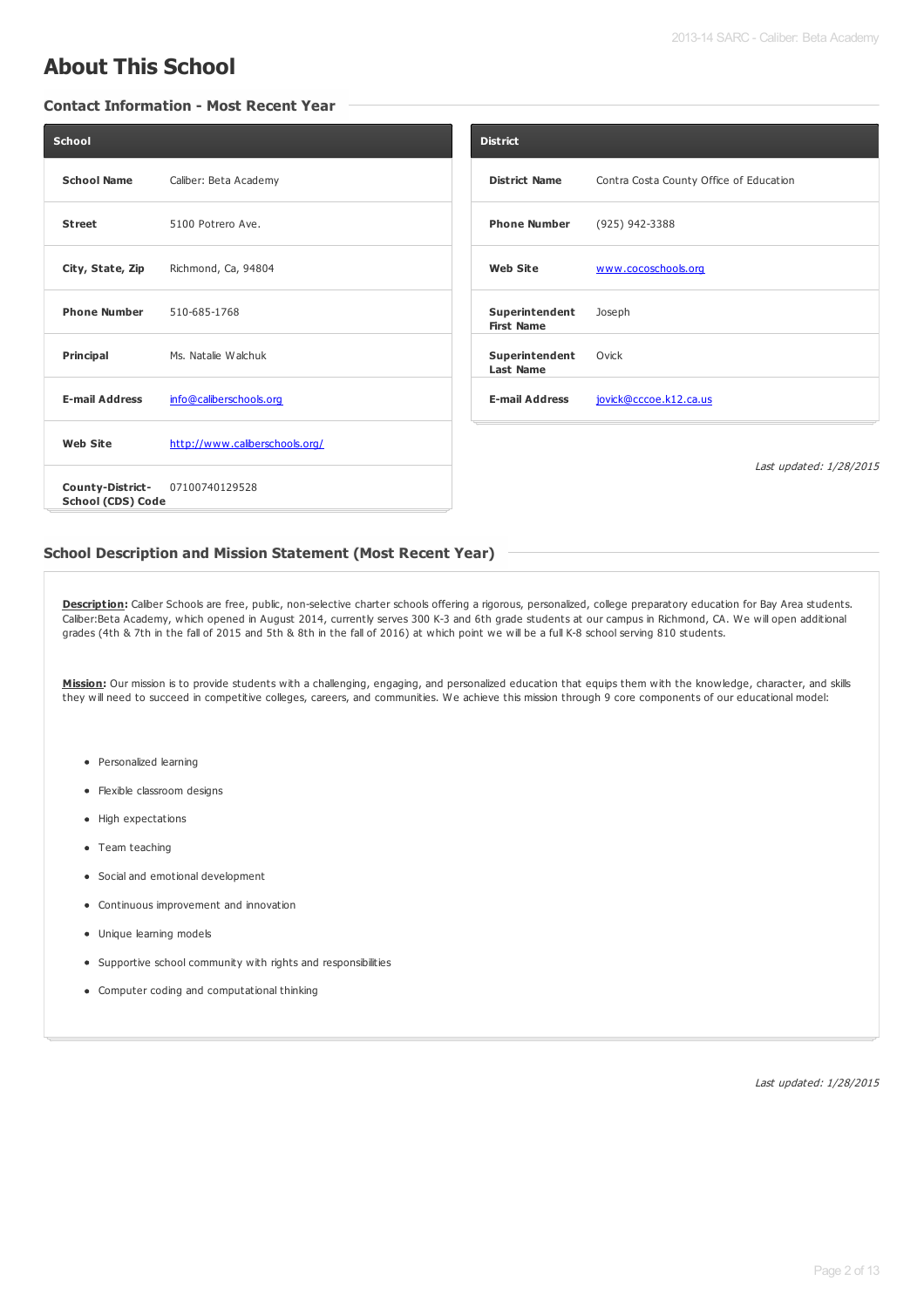# **A. Conditions of Learning**

# **State Priority: Basic**

The SARC provides the following information relevant to the Basic State Priority (Priority 1):

- . Degree to which teachers are appropriately assigned and fully credentialed in the subject area and for the pupils they are teaching;
- Pupils have access to standards-aligned instructional materials; and
- School facilities are maintained in good repair.

#### **Teacher Credentials**

| <b>Teachers</b>                                                                   | School         |                | <b>District</b> |                |
|-----------------------------------------------------------------------------------|----------------|----------------|-----------------|----------------|
|                                                                                   | $2012 -$<br>13 | $2013 -$<br>14 | $2014 -$<br>15  | $2014 -$<br>15 |
| With Full Credential                                                              |                |                | 15              |                |
| Without Full Credential                                                           |                |                | 6               |                |
| Teachers Teaching Outside Subject<br>Area of Competence (with full<br>credential) |                |                | $\Omega$        |                |



#### Last updated: 1/28/2015

### **Teacher Misassignments and Vacant Teacher Positions**

| <b>Indicator</b>                                  | $2012 -$<br>13 | $2013 -$<br>14 | $2014 -$<br>15 |
|---------------------------------------------------|----------------|----------------|----------------|
| Misassignments of Teachers of English<br>Learners |                |                | 0              |
| Total Teacher Misassignments*                     |                |                | 0              |
| Vacant Teacher Positions                          |                |                | 0              |



Note: "Misassignments" refers to the number of positions filled by teachers who lack legal authorization to teach that grade level, subject area, student group, etc.

\* Total Teacher Misassignments includes the number of Misassignments of Teachers of English Learners.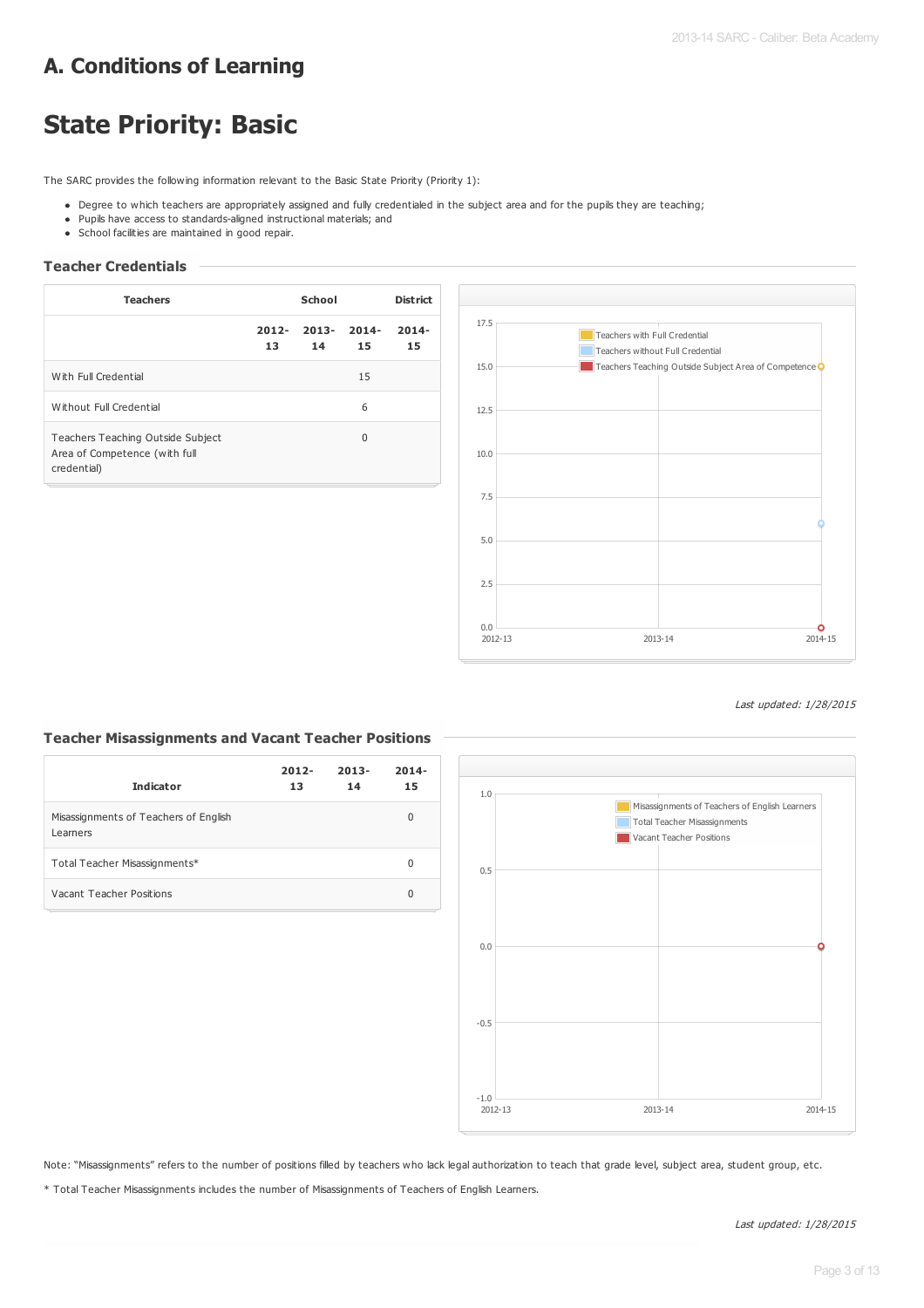### **Quality, Currency, Availability of Textbooks and Instructional Materials - Most Recent Year**

Year and month in which data were collected: January 2015

| Subject                       | Textbooks and Instructional Materials/year of<br>Adoption                                                                               | <b>From Most Recent</b><br>Adoption? | Percent Students Lacking Own Assigned<br>Copy |
|-------------------------------|-----------------------------------------------------------------------------------------------------------------------------------------|--------------------------------------|-----------------------------------------------|
| Reading/Language Arts         | i-Ready<br>ThinkCerca                                                                                                                   |                                      | 0.0                                           |
|                               | Newsela<br>Units of Study in Opinion, Information, and Narrative<br><b>W</b> riting<br>Reading A-Z<br>Razz Kids<br>Novel Units by grade |                                      |                                               |
| Mathematics                   | i-Ready<br>ST Math<br>Zearn<br>Ten Marks<br>Khan Academy                                                                                |                                      | 0.0                                           |
| Science                       | FOSS kits<br>Mystery Science<br>Blendspace Units                                                                                        |                                      | 0.0                                           |
| History-Social Science        | <b>Blendspace Units</b>                                                                                                                 |                                      | 0.0                                           |
| Foreign Language              |                                                                                                                                         |                                      | 0.0                                           |
| Health                        |                                                                                                                                         |                                      | 0.0                                           |
| Visual and Performing<br>Arts |                                                                                                                                         |                                      | 0.0                                           |
| Science Lab Eqpmt(9-<br>12)   |                                                                                                                                         |                                      | 0.0                                           |

Last updated: 1/28/2015

## **School Facility Conditions and Planned Improvements - Most Recent Year**

Caliber:Beta Academy works in close cooperation with the West Contra Costa Unified School District (WCCUSD) to provide a facility that is safe and clean.

WCCUSD has provided the facility to Caliber:Beta Academy under Prop. 39 and is responsible for the facility and its maintenance. Personnel at the district are aware of the issues identified from the January 2015 FIT survey noted below, and are developing a plan for addressing them.

Caliber maintains responsibility for ensuring the day-to-day cleanliness of the facility. The school custodial staff carries out daily cleaning schedules to ensure a clean and safe school.

Last updated: 1/29/2015

## **School Facility Good Repair Status - Most Recent Year**

| <b>System Inspected</b>                       | Rating | <b>Repair Needed and Action Taken</b><br>or Planned                                                                                                         |
|-----------------------------------------------|--------|-------------------------------------------------------------------------------------------------------------------------------------------------------------|
| Systems: Gas Leaks,<br>Mechanical/HVAC, Sewer | Good   | No actions noted on FIT survey                                                                                                                              |
| Interior: Interior Surfaces                   | Poor   | The January 2015 FIT survey<br>indicated that some ceiling tiles in 6<br>of the portables need to be re-<br>aligned or replaced because they<br>are stained |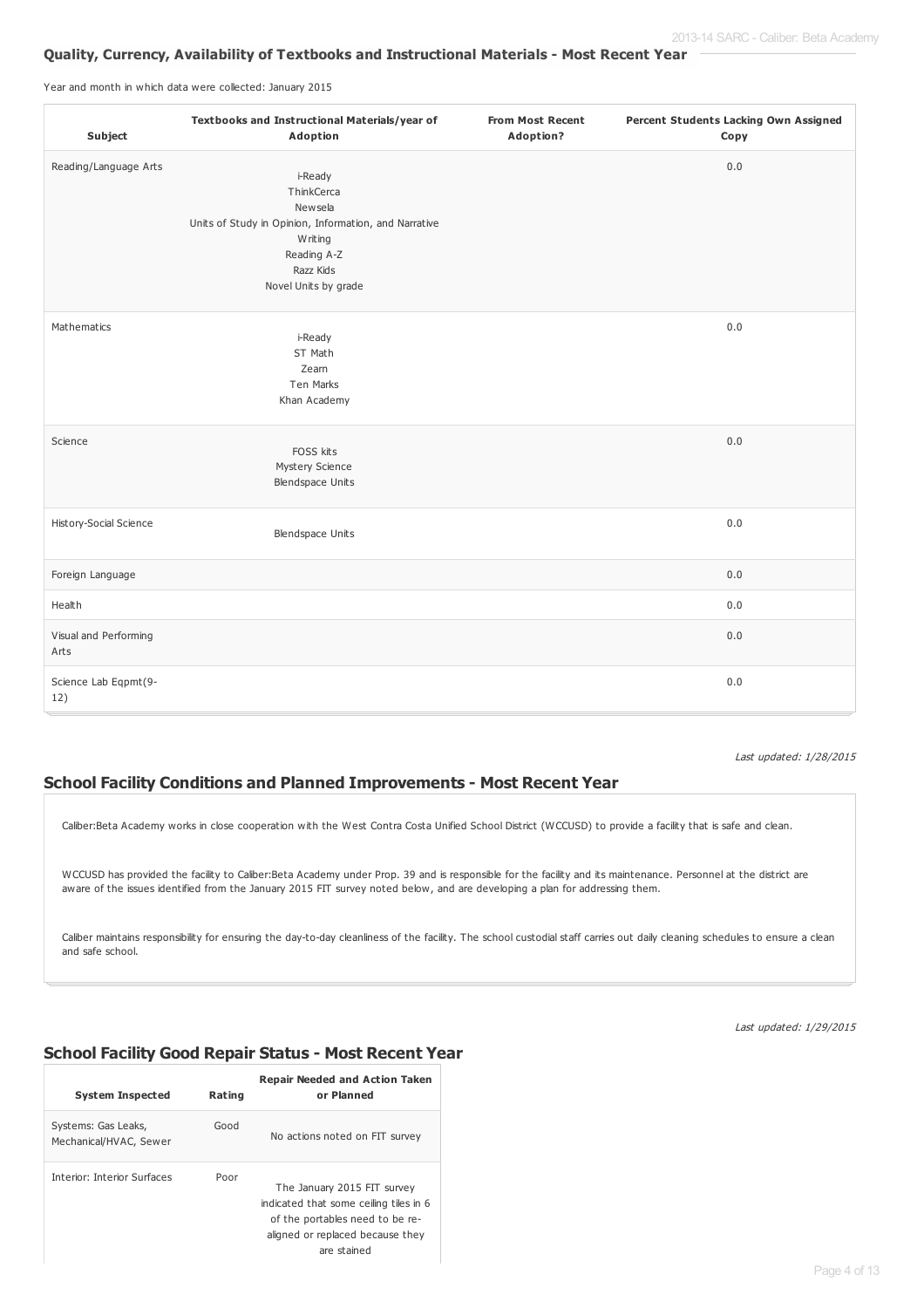2013-14 SARC - Caliber: Beta Academy

| Cleanliness: Overall<br>Cleanliness, Pest/Vermin<br>Infestation       | Good | No actions noted on FIT survey                                                                                                                                          |
|-----------------------------------------------------------------------|------|-------------------------------------------------------------------------------------------------------------------------------------------------------------------------|
| Electrical: Electrical                                                | Good | Several light bulbs were replaced in<br>January 2015                                                                                                                    |
| Restrooms/Fountains:<br>Restrooms, Sinks/Fountains                    | Good | The school has requested that 2<br>bathroom door locks be repaired by<br>WCCUSD as identified in the January<br>2015 FIT survey                                         |
| Safety: Fire Safety, Hazardous<br>Materials                           | Fair | The January 2015 FIT survey<br>indicated that one fire extinguisher<br>should be replaced and several<br>"Window release signs" and "Exit"<br>signs should be installed |
| Structural: Structural<br>Damage, Roofs                               | Fair | The January 2015 FIT survey<br>indicated roof leaks in 6 portables<br>and one wooden ramp that needs<br>repair                                                          |
| External: Playground/School<br>Grounds,<br>Windows/Doors/Gates/Fences | Fair | The January 2015 FIT survey<br>indicated 4 minor repairs                                                                                                                |

## **Overall Facility Rate - Most Recent Year**

Overall Rating Fair Contract Contract Contract Contract Contract Contract Contract Contract Contract Contract Contract Contract Contract Contract Contract Contract Contract Contract Contract Contract Contract Contract Cont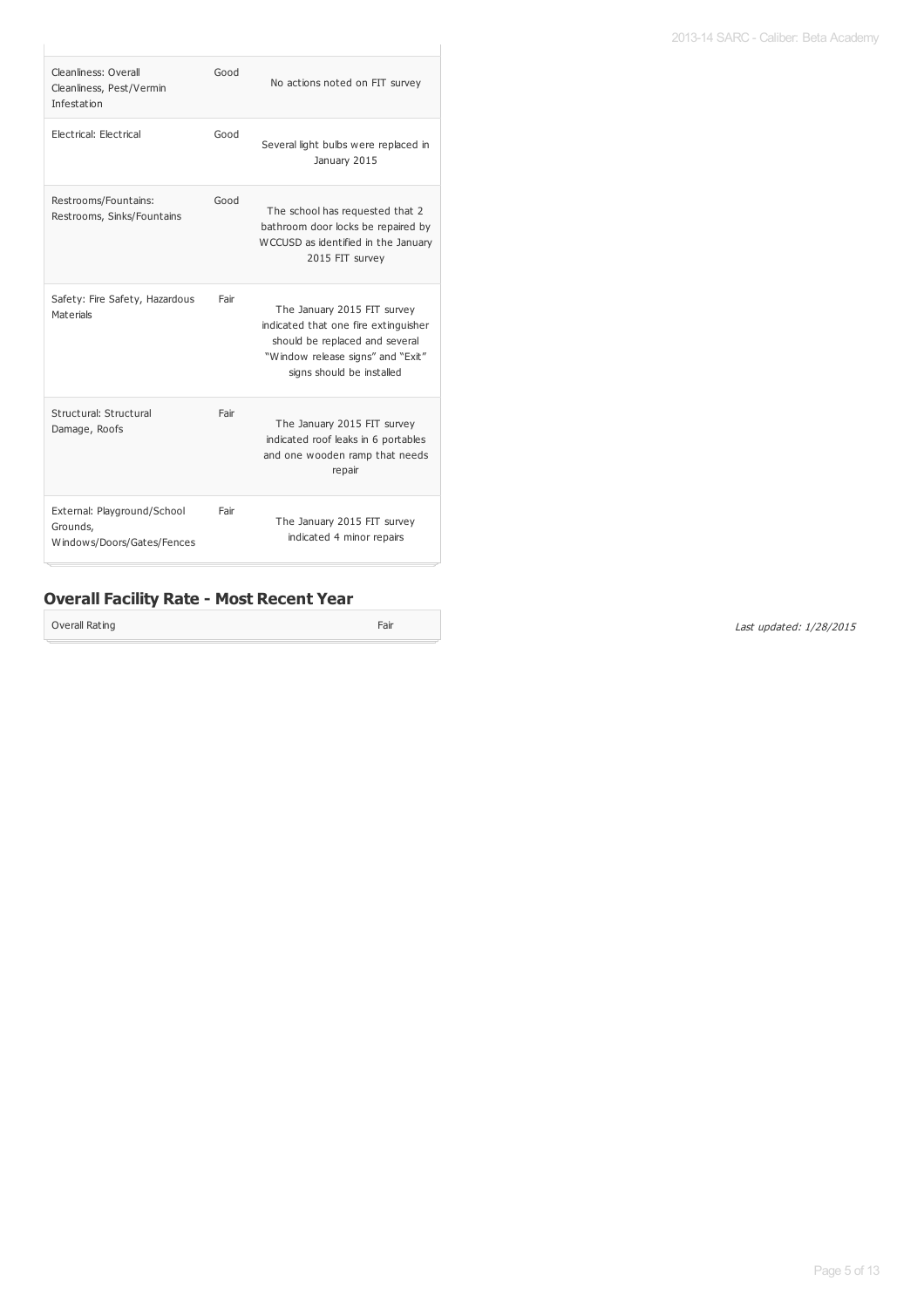## **B. Pupil Outcomes**

# **State Priority: Pupil Achievement**

The SARC provides the following information relevant to the Pupil Achievement State Priority (Priority 4):

- Statewide assessments (i.e., California Assessment of Student Performance and Progress and its successor the Standardized Testing and Reporting Program);
- The Academic Performance Index; and
- The percentage of pupils who have successfully completed courses that satisfy the requirements for entrance to the University of California and the California State University, or career technical education sequences or programs of study.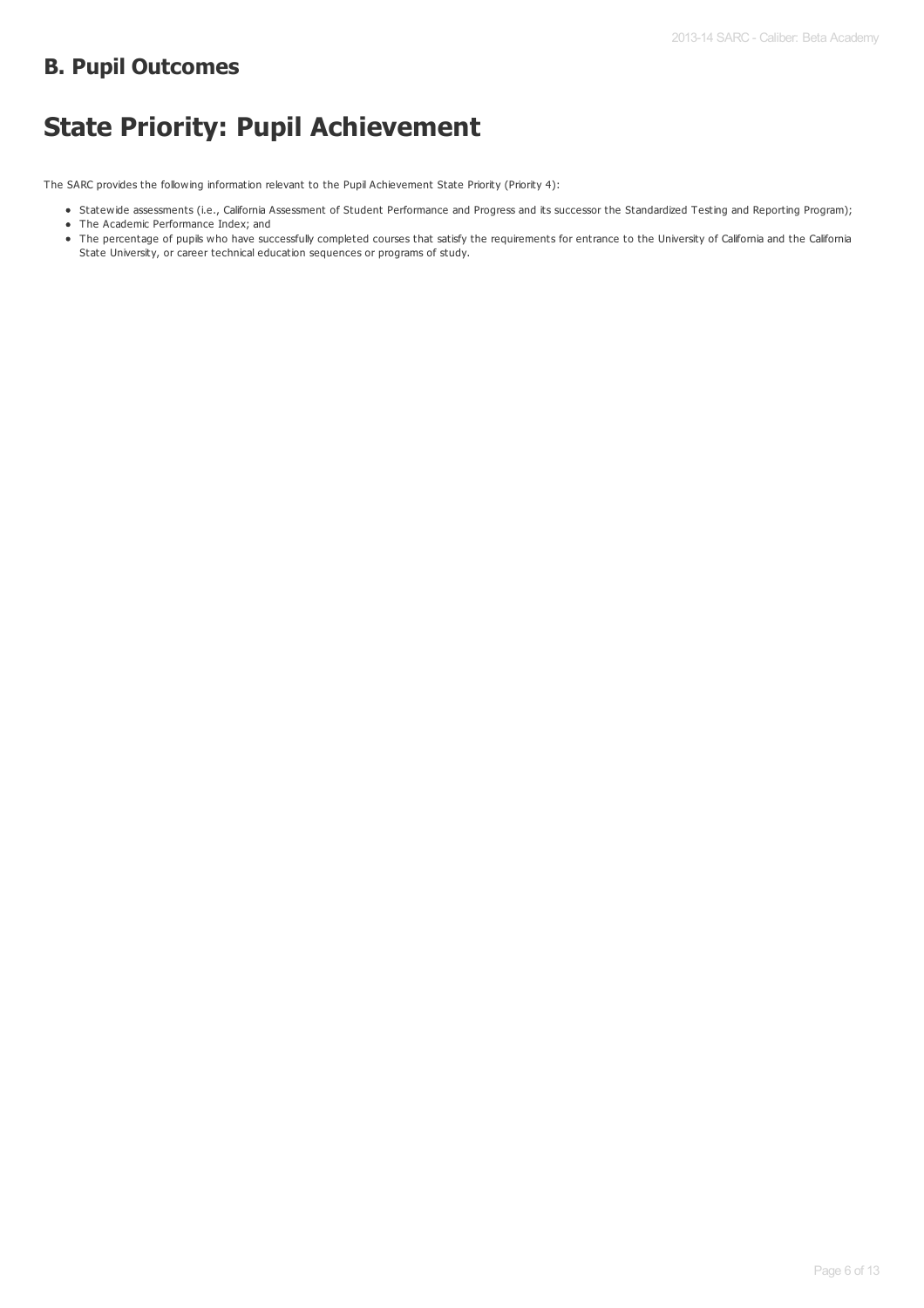Caliber:Beta Academy does not have any CTE programs at this time.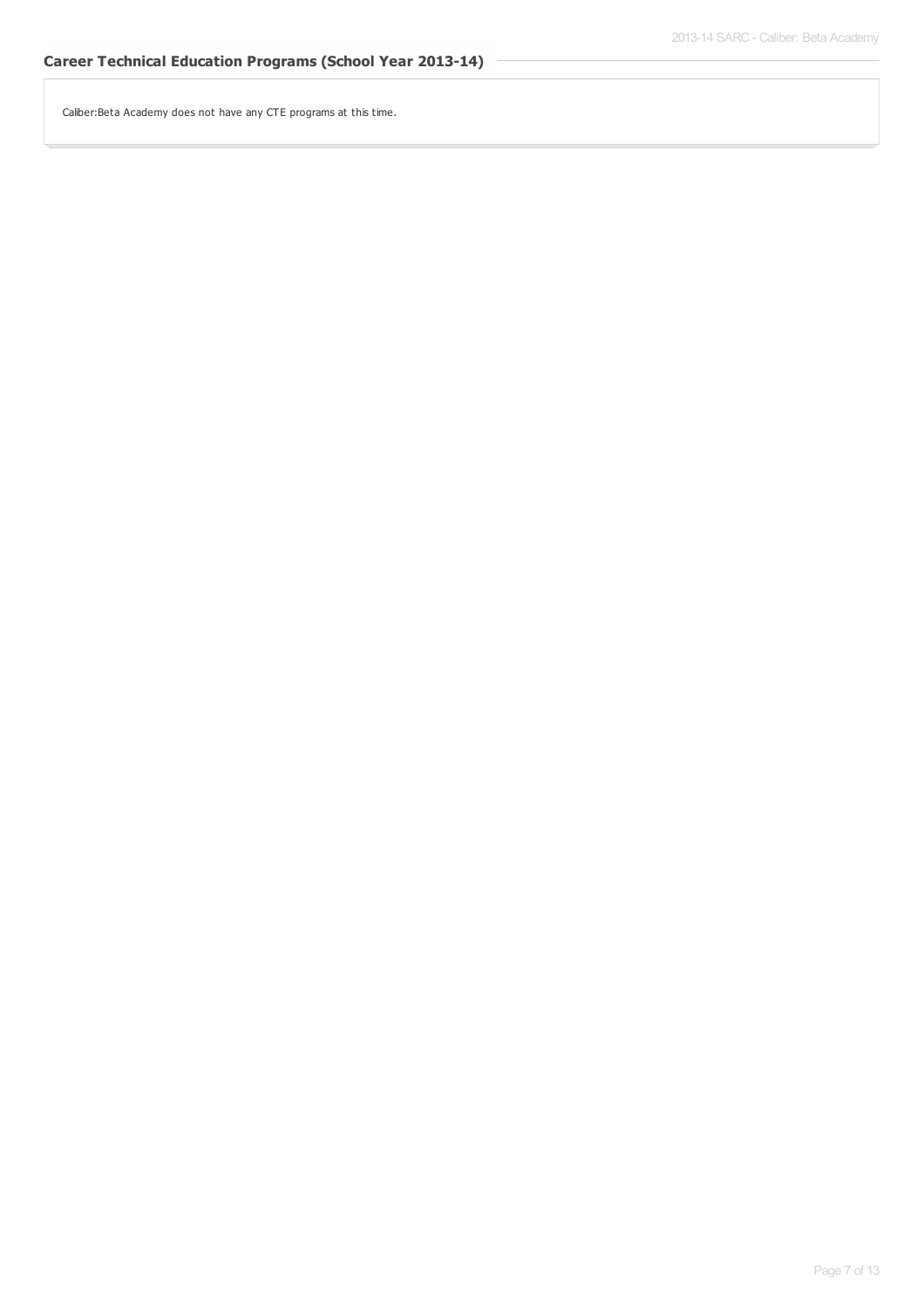# Last updated: 1/28/2015 **State Priority: Other Pupil Outcomes**

The SARC provides the following information relevant to the Other Pupil Outcomes State Priority (Priority 8):

Pupil outcomes in the subject areas of English, mathematics, and physical education.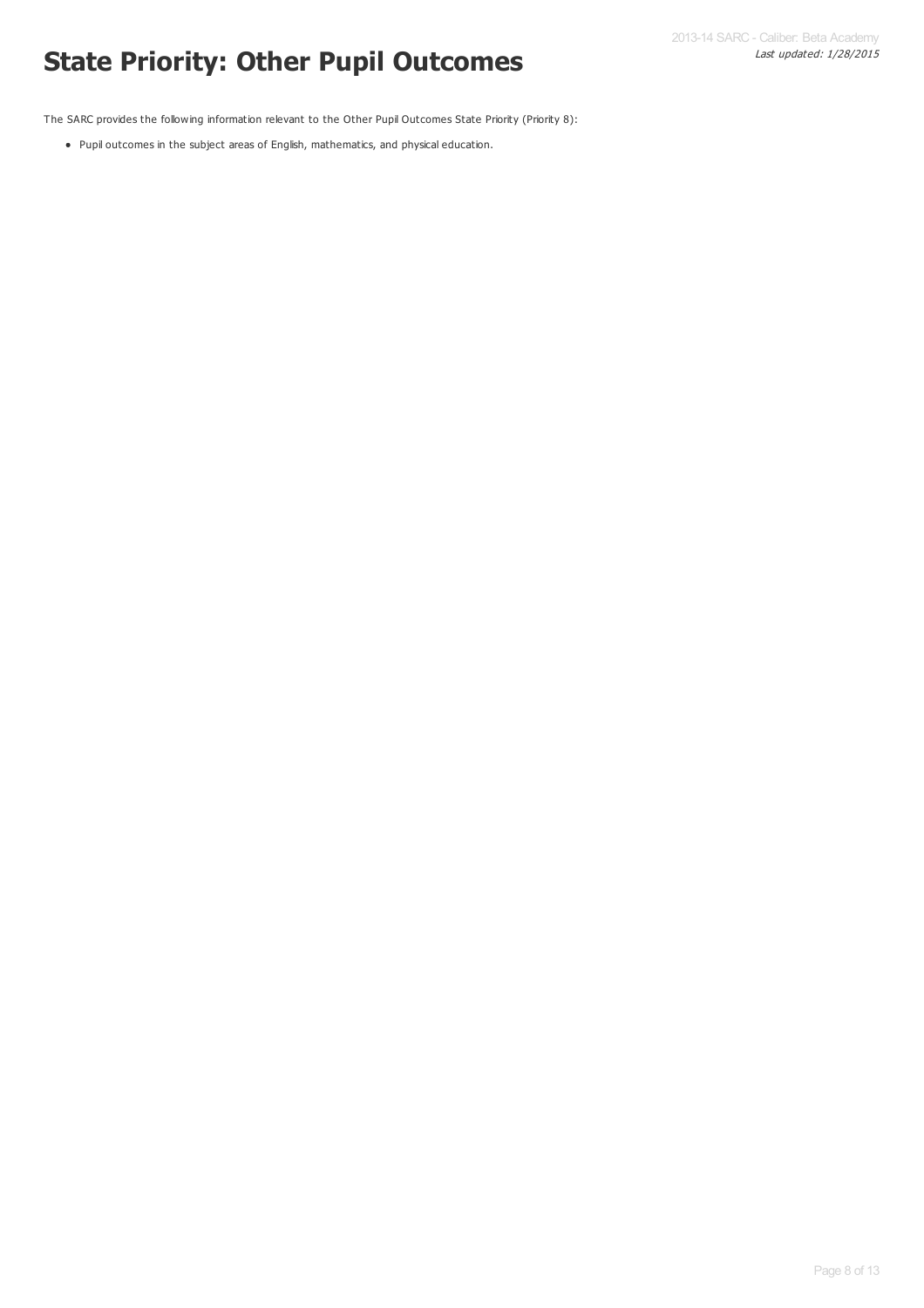# **C. Engagement**

# **State Priority: Parental Involvement**

The SARC provides the following information relevant to the Parental Involvement State Priority (Priority 3):

Efforts the school district makes to seek parent input in making decisions for the school district and each schoolsite.

### **Opportunities for Parental Involvement - Most Recent Year**

Caliber:Beta Academy hosts parent education opportunities 3 times per week and has an active Parent Teacher Partnership group (PTP). The PTP provides a forum for parents to meet each other, meet with teachers, share ideas with the school administration, and plan events for the school. The group meets on a monthly basis at the school and childcare is provided. Many parents volunteer throughout the school day in the classroom and around campus. Social events such as the Fall Festival, Science Night and Winter Music Concert bring the entire community together.

# **State Priority: Pupil Engagement**

Last updated: 1/28/2015

The SARC provides the following information relevant to the Pupil Engagement State Priority (Priority 5):

- High school dropout rates; and
- High school graduation rates.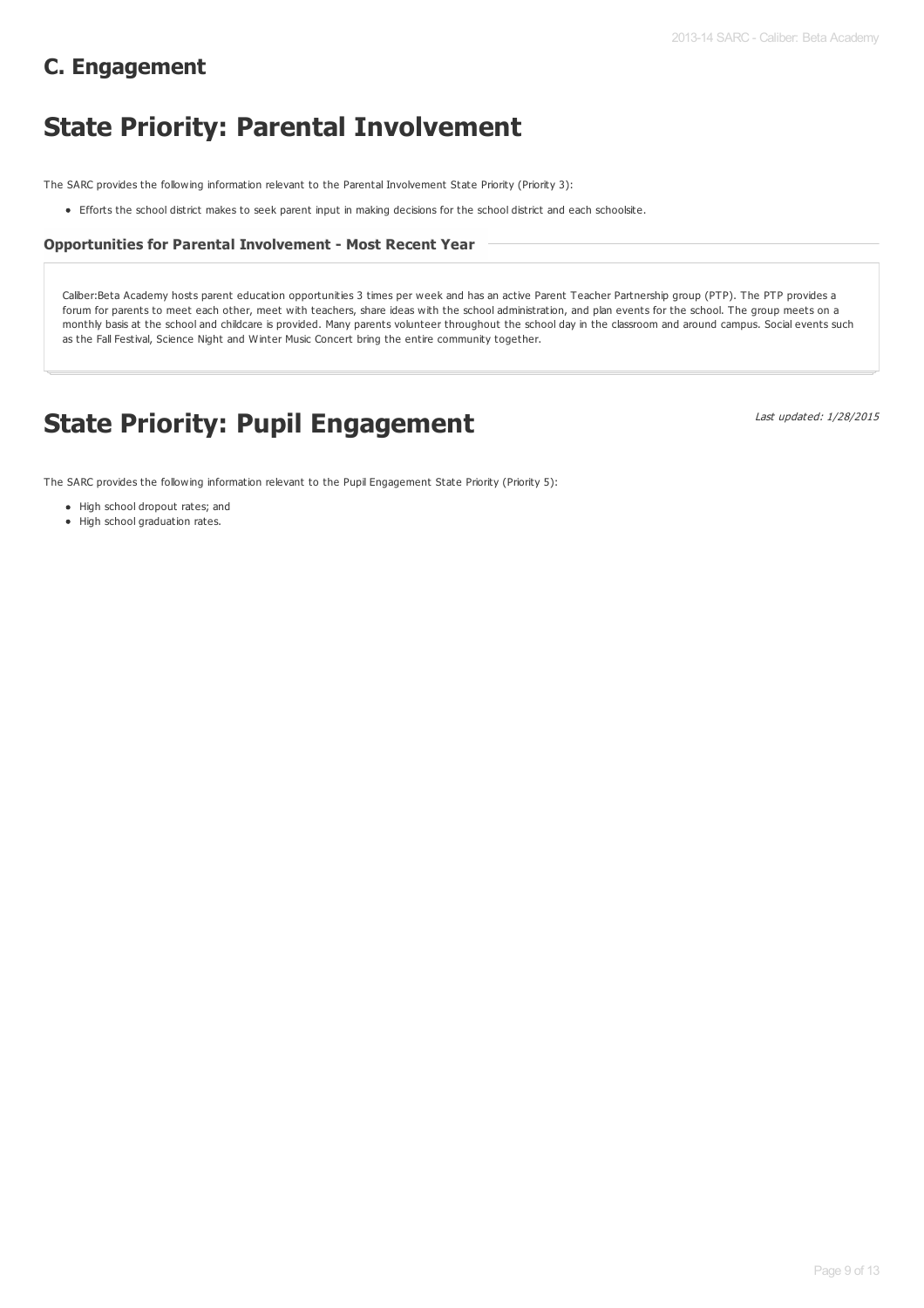# **State Priority: School Climate**

The SARC provides the following information relevant to the School Climate State Priority (Priority 6):

- Pupil suspension rates;
- Pupil expulsion rates; and
- Other local measures on the sense of safety.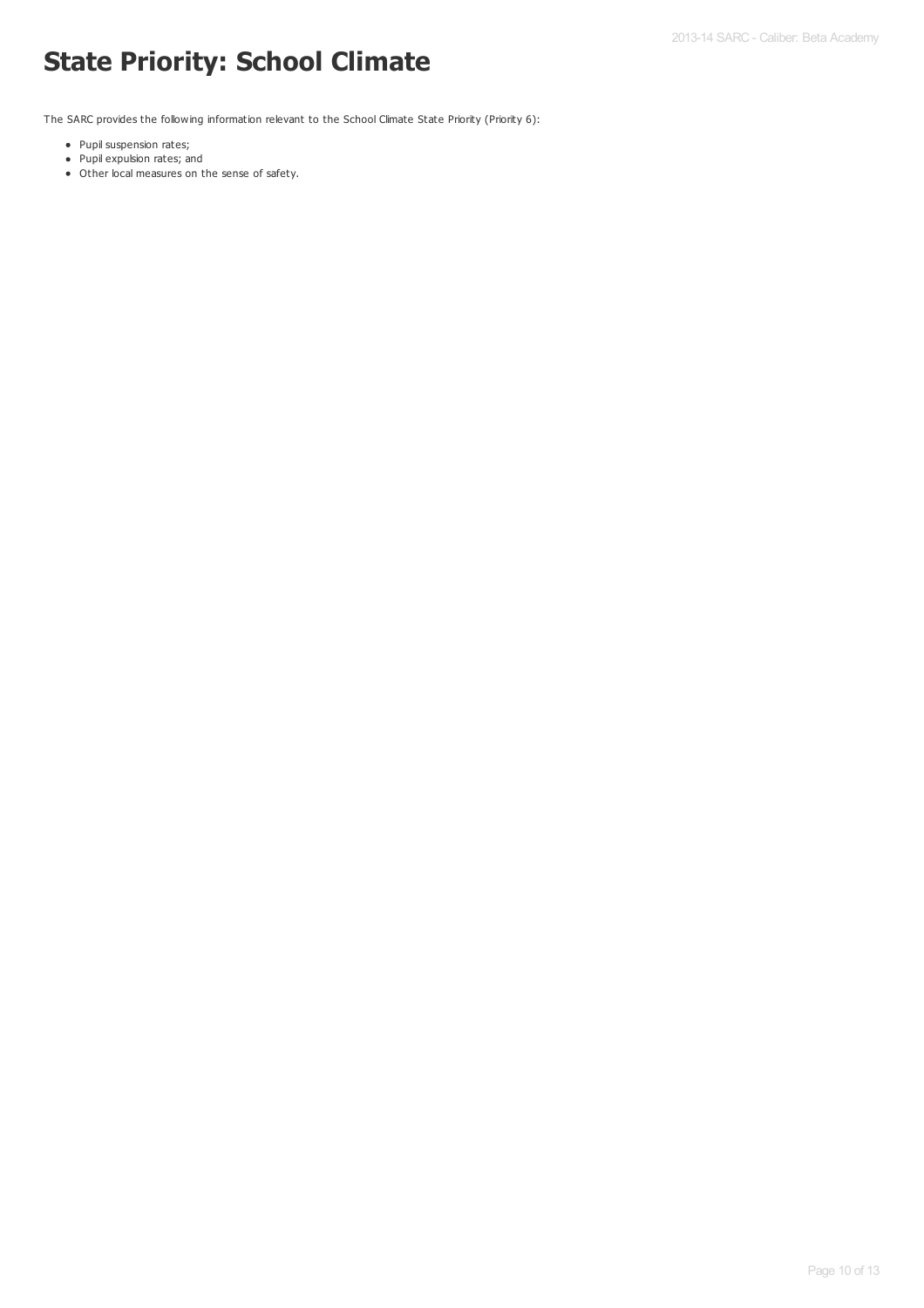Caliber:Beta Academy maintains a school and student safety plan and has trained school staff and students on the safety procedures outlined in the plan. This safety plan includes:

- School Safety Team
- Annual Safety Goals
- Policies & Procedures
- Child Abuse Policy & Procedure
- Sexual Harassment Policy & Procedure
- Suspension and Expulsion / Due Process
- Dress and Groom Policy
- **•** Employee Security Policy
- Emergency Disaster Procedures & Drills
- Drill Schedules & Report
- Emergency Contact Information
- Procedures for Ingress & Egress
- Emergency Evacuation: Principal's check list
- Emergency Evacuation: Teacher's checklist
- School Site Chain-of-Command Organization Chart
- School Site Evacuation Map
- Off Campus Evacuation Map
- Emergency/Crisis 1st Level Response Protocol.

Calber:Beta Academy also abides by all WCCUSD policies relating to Maintenance and Operations Services.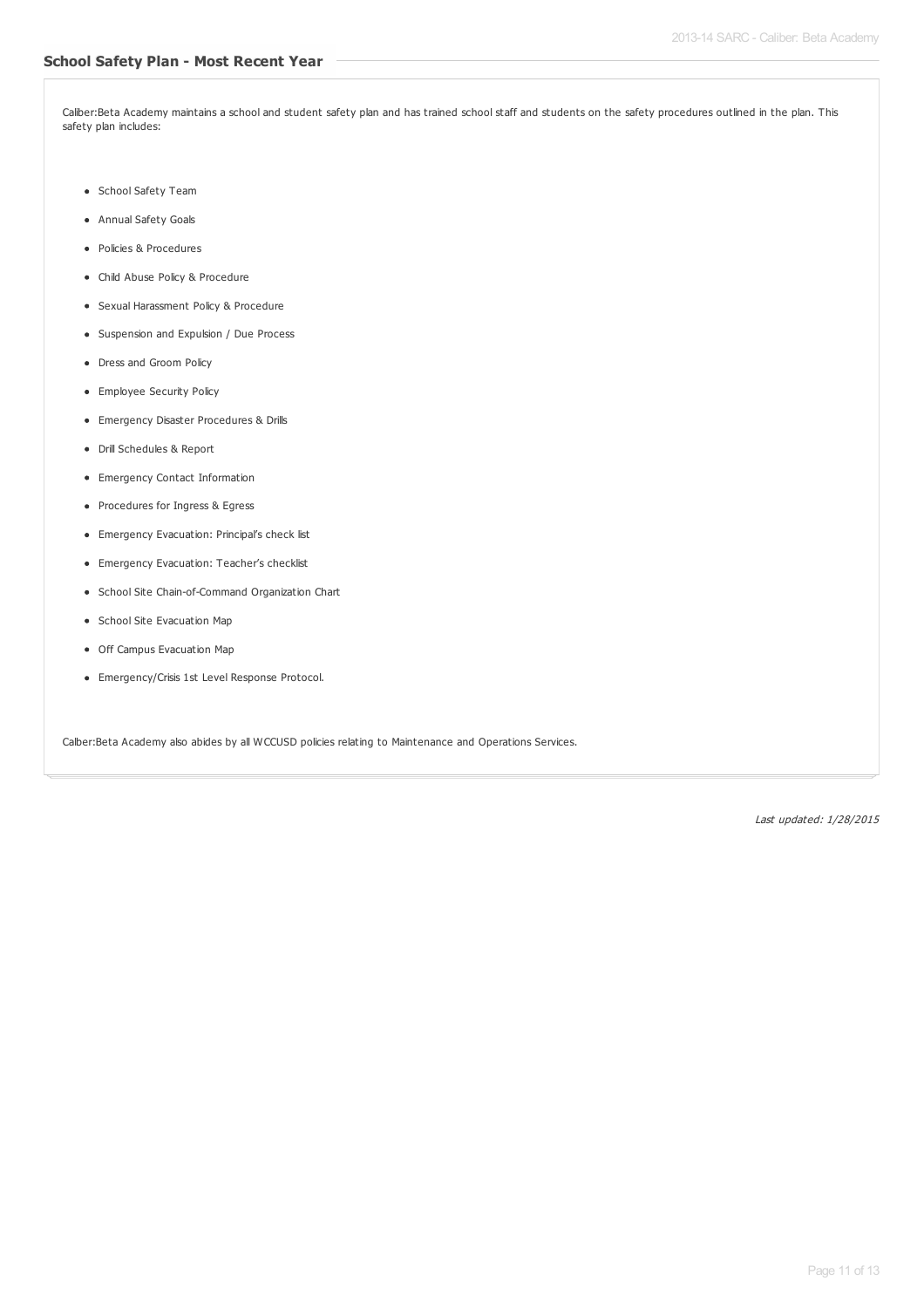# **D. Other SARC Information**

The information in this section is required to be in the SARC but is not included in the state priorities for LCFF.

### **Federal Intervention Program (School Year 2014-15)**

| <b>Indicator</b>                                    | School    | <b>District</b> |
|-----------------------------------------------------|-----------|-----------------|
| Program Improvement Status                          | Not in PI | Not in PI       |
| First Year of Program Improvement                   |           |                 |
| Year in Program Improvement *                       |           |                 |
| Number of Schools Currently in Program Improvement  | N/A       |                 |
| Percent of Schools Currently in Program Improvement | N/A       | 50.0%           |

Note: Cells with NA values do not require data.

\* DW (determination waiver) indicates that the PI status of the school was carried over from the prior year in accordance with the flexibility granted through the federal waiver process.